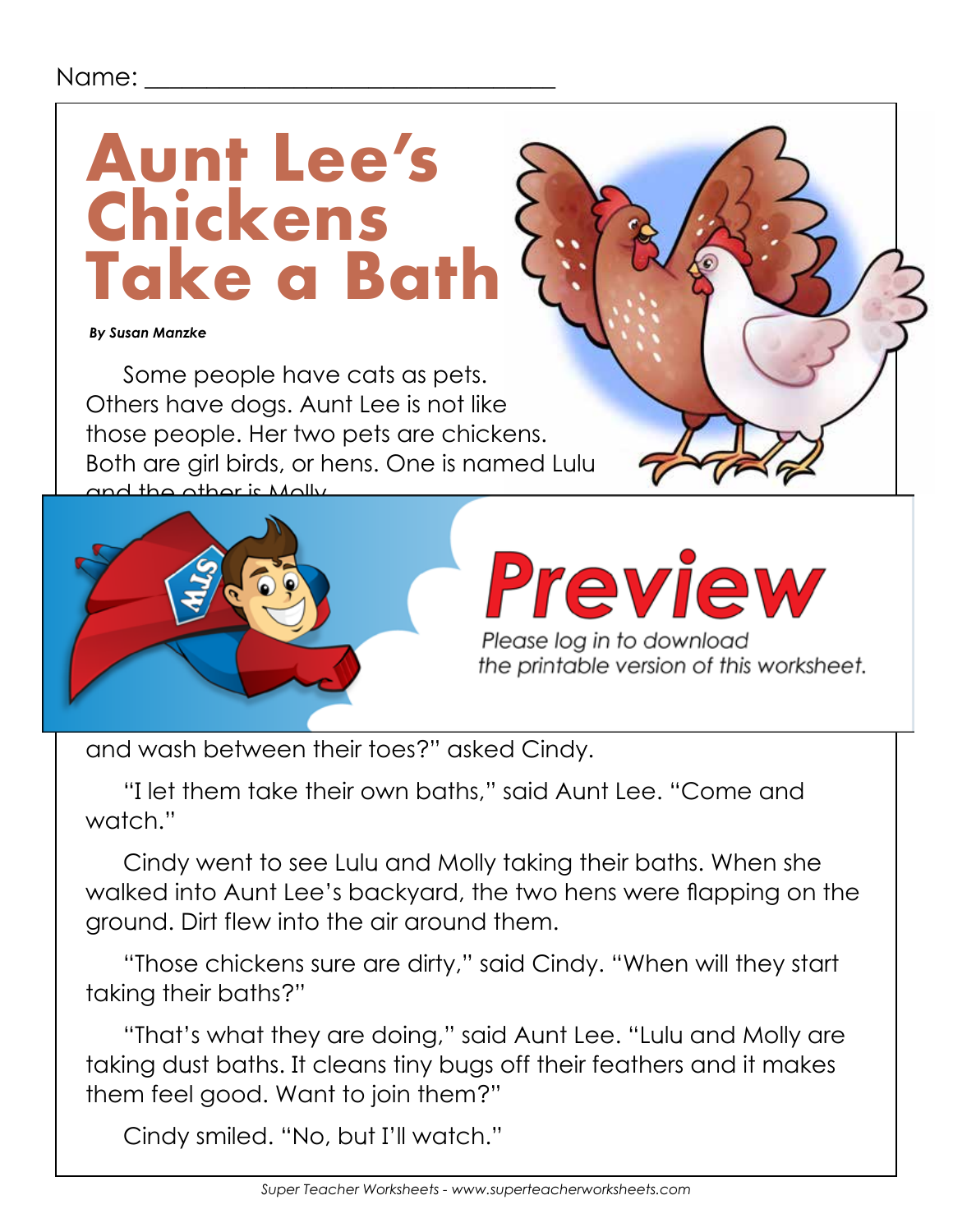#### Name: \_\_\_



 $\mathcal{L} = \mathcal{L} \cup \mathcal{L} = \mathcal{L} \cup \mathcal{L} = \mathcal{L} \cup \mathcal{L} = \mathcal{L} \cup \mathcal{L} = \mathcal{L} \cup \mathcal{L} = \mathcal{L} \cup \mathcal{L} = \mathcal{L} \cup \mathcal{L} = \mathcal{L} \cup \mathcal{L} = \mathcal{L} \cup \mathcal{L} = \mathcal{L} \cup \mathcal{L} = \mathcal{L} \cup \mathcal{L} = \mathcal{L} \cup \mathcal{L} = \mathcal{L} \cup \mathcal{L} = \mathcal{L} \cup \mathcal{L} = \mathcal$ 

 $\overline{\phantom{a}}$  , and the contract of the contract of the contract of the contract of the contract of the contract of the contract of the contract of the contract of the contract of the contract of the contract of the contrac

- **4.** How is a dust bath helpful to chickens?
	- **a.** It helps them to lay more eggs.
	- **b.** It helps them get rid of old feathers.
	- **c.** It helps them get rid of bugs in their feathers.
	- **d.** It cleans their beaks.
- **5.** How was Aunt Lee trying to be funny at the end of the story?

 $\overline{\phantom{a}}$  , and the contract of the contract of the contract of the contract of the contract of the contract of the contract of the contract of the contract of the contract of the contract of the contract of the contrac

 $\overline{\phantom{a}}$  , and the contract of the contract of the contract of the contract of the contract of the contract of the contract of the contract of the contract of the contract of the contract of the contract of the contrac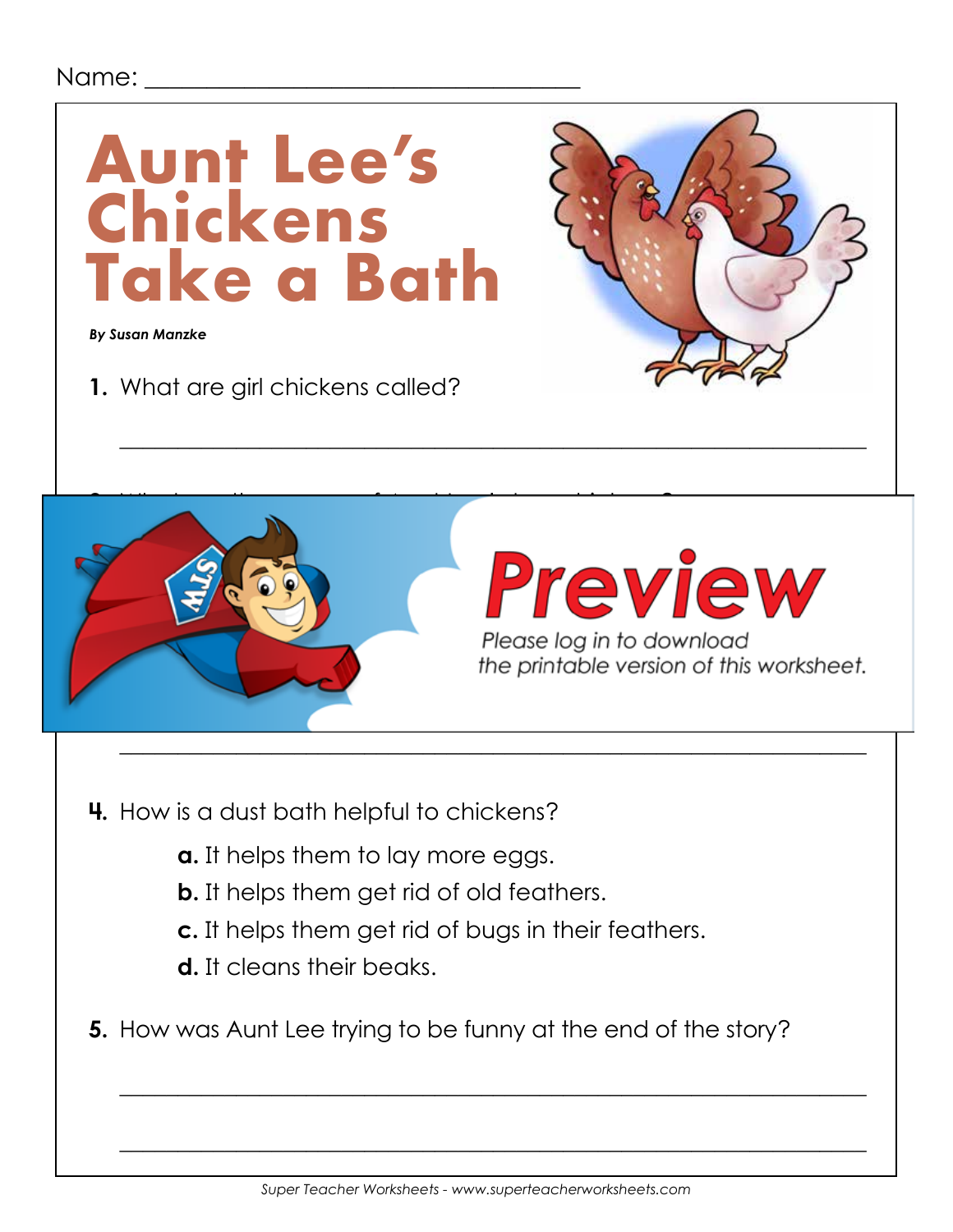#### Name: \_\_\_\_\_\_\_\_



**By Susan Manzke** 

In the story, Aunt Lee has pet chickens. Would you want to have chickens as pets? Why or why not?



**Preview** 

Please log in to download the printable version of this worksheet.